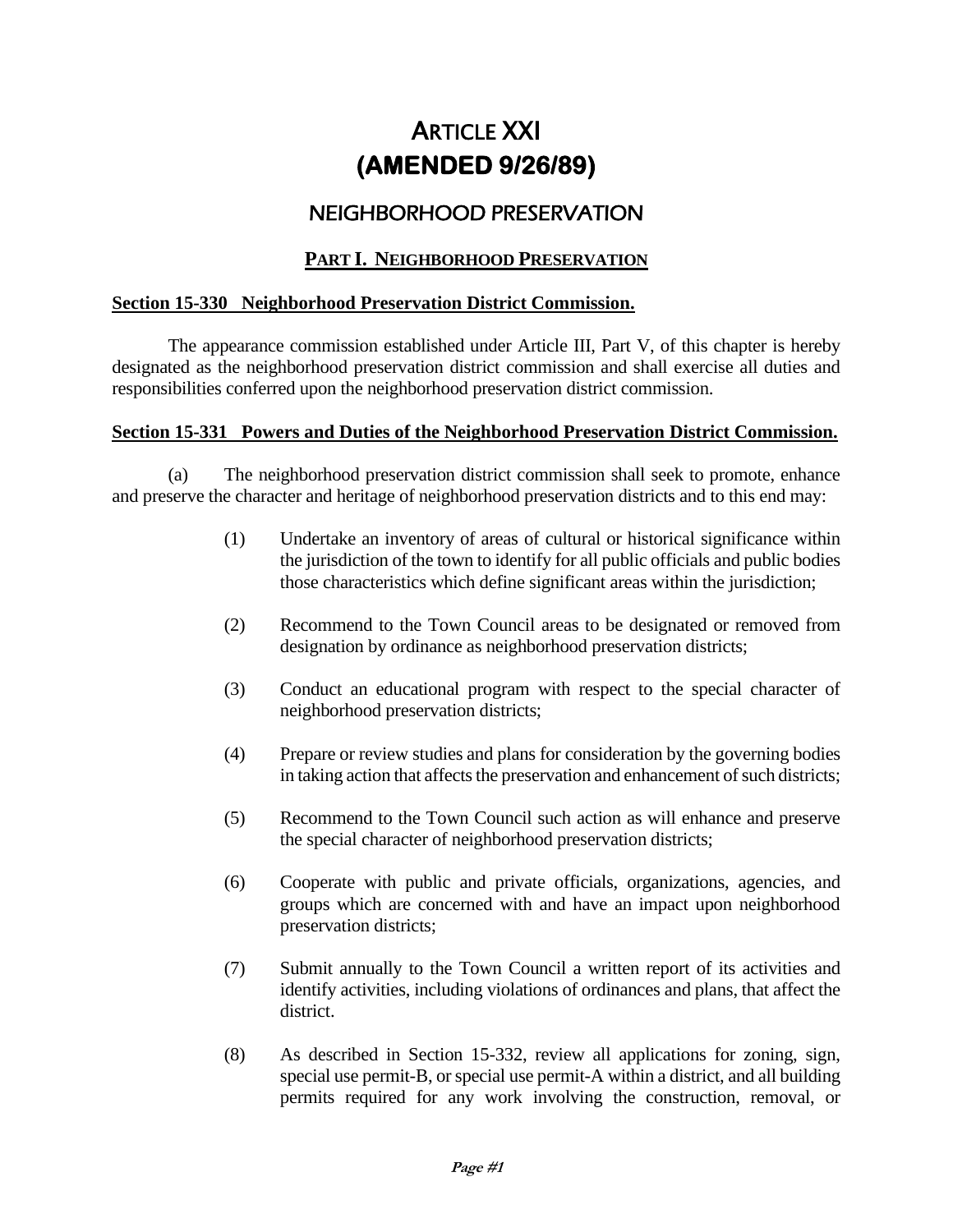alteration of an exterior feature of a building within a district, and at the commission*'*s discretion exercise authority to delay the issuance of such permits.

(b) All accounts and funds of the commission shall be administered in accordance with the requirements of the Local Government Budget and Fiscal Control Act.

#### **Section 15-332 Review Process For Certain Projects Within A Neighborhood Preservation District; Delay of Permit Issuance.**

(a) The neighborhood preservation district commission shall review, and provide recommendations on *(i)* all applications for zoning, sign, special use permit-B and special use permit-A required for development within a neighborhood preservation district, as well as *(ii)* all applications for building permits for any work involving the construction, removal, or alteration of an exterior feature of a building within a neighborhood preservation district under circumstances where no zoning, sign, or special use permit is required for such work. Notwithstanding the foregoing, no review by the neighborhood preservation district commission shall be required when mobile homes are moved in or out of a mobile home park. **(AMENDED 2/01/00)**

(b) For purposes of this section, *"*exterior features*"* shall include the architectural style, general design, and general arrangement of the exterior of a building or other structure, including the kind and texture of building material, the size and scale of the building, and the type and style of all windows, doors, light fixtures, signs, and other appurtenant fixtures. Exterior features shall not include color. The Commission has no jurisdiction over the following features on buildings and/or lots to be permitted under the N.C. Residential Code for One and Two-Family Dwellings: (i) Type or style of exterior cladding materials, (ii) style or materials of roofs and porches; (iii) exterior nonstructural architectural ornaments; (iv) location and architectural styling of windows and doors, including garage doors; (v) the number and types of rooms; and (vi) the interior layout of rooms.

(c) Whenever a completed application is made for the permits described in subsection (a) above, the application shall be referred to the neighborhood preservation district commission.

(d) No zoning, sign, special use permit-B, special use permit-A or building permit, the application for which is referred to the neighborhood preservation district commission pursuant to subsections (a) and (c) above, may be issued until the neighborhood preservation commission has commented upon the application, or 45 days from the date the application is determined to be complete by the administrator, whichever occurs first.

(e) In the case of an application for any of the permits referenced in subsection (a) above which authorize the demolition of any building within a district, the neighborhood preservation district commission may request that the permit-issuing authority delay the issuance of the permit for a period up to but not exceeding 90 days from the date the application for the permit is determined to be complete by the administrator in order to provide an opportunity for the commission to negotiate with the applicant and any other parties in an effort to find a means of preventing the demolition consistent with the preservation of the district. The permit-issuing authority shall abide by any such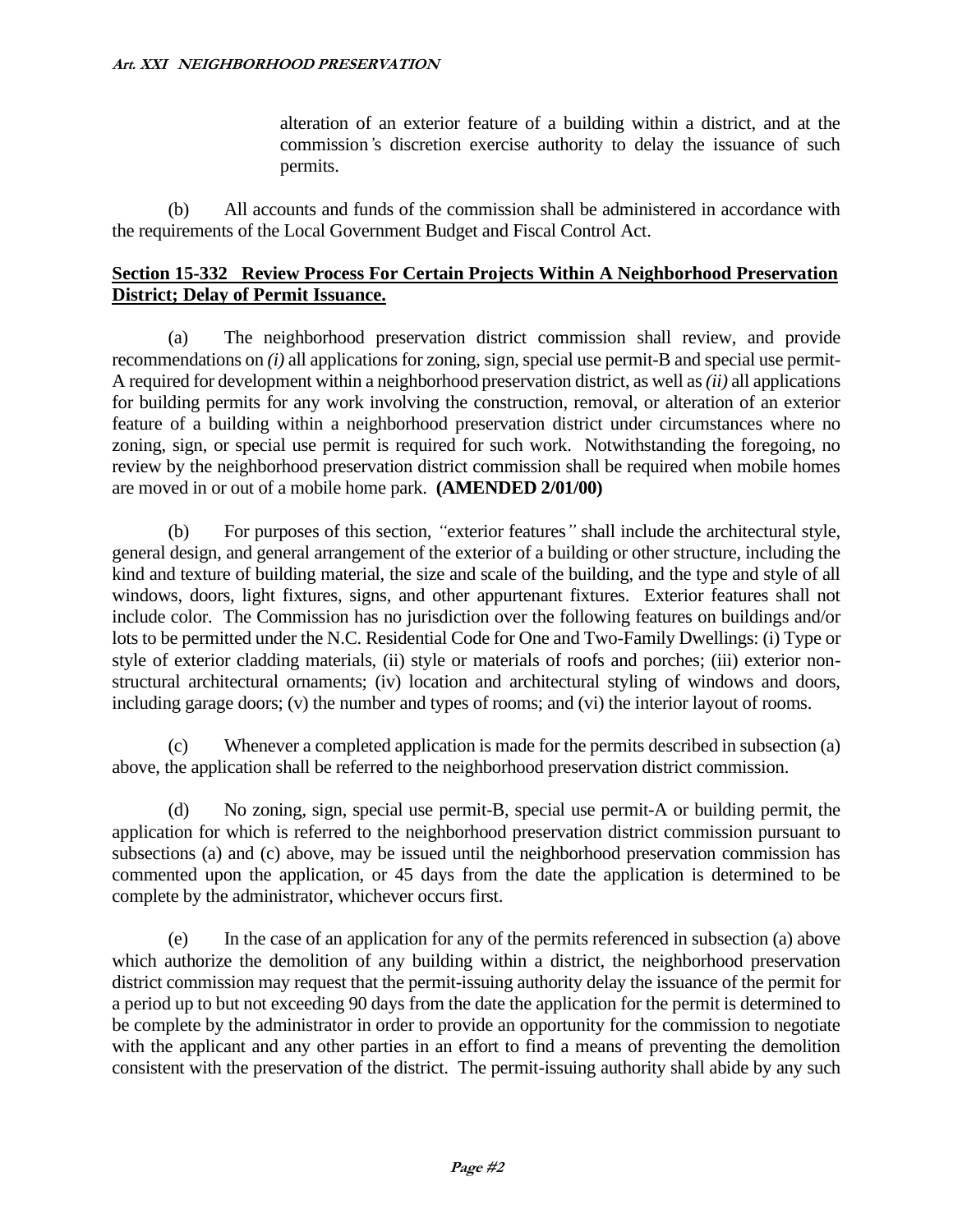request made within 45 days from the date the application is determined to be complete by the administrator.

(f) In the case of an application for any of the permits referenced in subsection (a) above which authorize work involving the construction, reconstruction, alteration, removal, or restoration of an exterior feature of a building within the district, the neighborhood preservation district commission may request that the permit-issuing authority delay the issuance of the permit for a period not exceeding 90 days from the date of the application for the permit is determined to be complete by the administrator in order to provide an opportunity for the commission to negotiate with the applicant and any other parties in an effort to find a means of making the proposed work more consistent with the preservation of the district. The permit-issuing authority shall abide by any such request made within 45 days from the date the application for the permit is determined to be complete by the administrator.

#### **Section 15-333 Commission Rules, Procedures and Guidelines.**

(a) Before enforcing the provisions of this Part, the neighborhood preservation district commission shall prepare and adopt *(i)* rules of procedure for the conduct of its business and *(ii)* principles and guidelines not inconsistent with this part for use in reviewing permit applications before this commission. The rules of procedure and guidelines must be approved by the Town Council before becoming effective. The guidelines may address the following:

- (1) Definitions and clarifications of terms used in the ordinance or the guidelines;
- (2) The height of the building;
- (3) The setback and placement of a building on a lot, including lot coverage and orientation;
- (4) Exterior construction materials, including but not limited to, textures and patterns (except for building permitted under the N.C. Residential Code for One and Two-Family Dwellings);
- (5) Architectural detailing, such as lintels, cornices, brick bond, foundation materials, and decorative wooden features (except for building permitted under the N.C. Residential Code for One and Two-Family Dwellings);
- (6) Roof shapes, forms and materials (except for building permitted under the N.C. Residential Code for One and Two-Family Dwellings);
- (7) Proportions, shapes, positionings and locations, patterns and sizes of any elements of fenestration;
- (8) General form and proportions of buildings and structures and orientation to the street;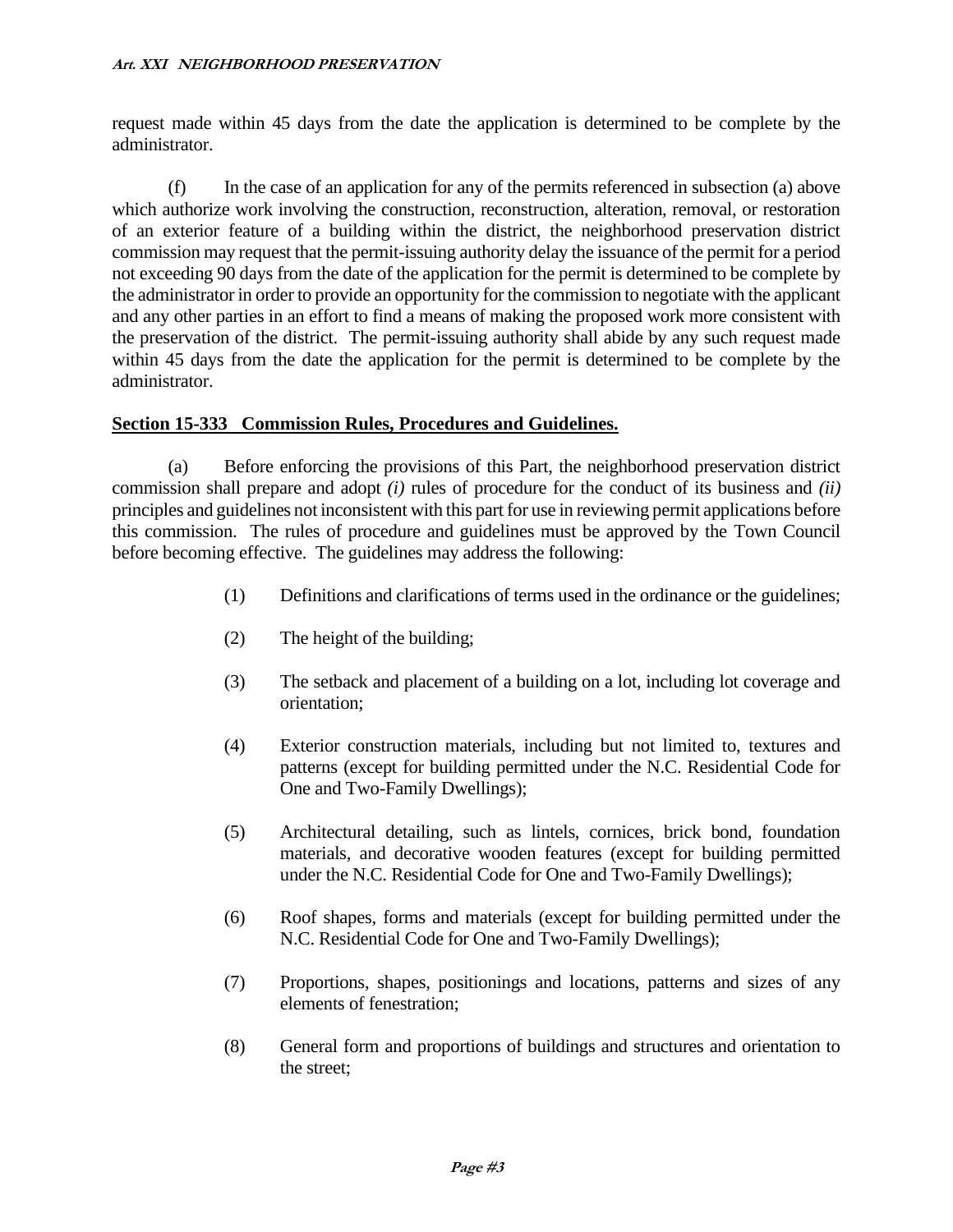- (9) Appurtenant fixtures and other features such as lighting;
- (10) Structural condition and soundness;
- (11) Use of local or regional architectural traditions (except for building permitted under the N.C. Residential Code for One and Two-Family Dwellings);
- (12) Effect of trees and other landscape elements; and
- (13) Appropriateness of front yards, side yards, rear yards, off-street parking spaces, location of entrance drives into the property, sidewalks along the public right of way which might affect the character of any building or structure within the district.

#### **Section 15-334 Procedure for Designating a Neighborhood Preservation District.**

(a) Before the Town Council adopts or amends an ordinance designating or amending a neighborhood preservation district:

- (1) The neighborhood preservation district commission shall investigate and prepare a report on the special historical or cultural qualities of the area to be designated; and
- (2) The neighborhood preservation district commission and the Town Council shall hold a joint public hearing on the proposed ordinance. Notice of this hearing shall be given in the same manner as notice of any other amendment to the official zoning map.

(b) Following the joint public hearing, the Town Council may adopt the ordinance as proposed, adopt the ordinance with any amendments it deems necessary, or reject the proposed ordinance.

(c) Following the adoption of the ordinance, the designation of the neighborhood preservation district shall be publicized through appropriate publications and public awareness programs.

#### **Section 15-335 Reserved.**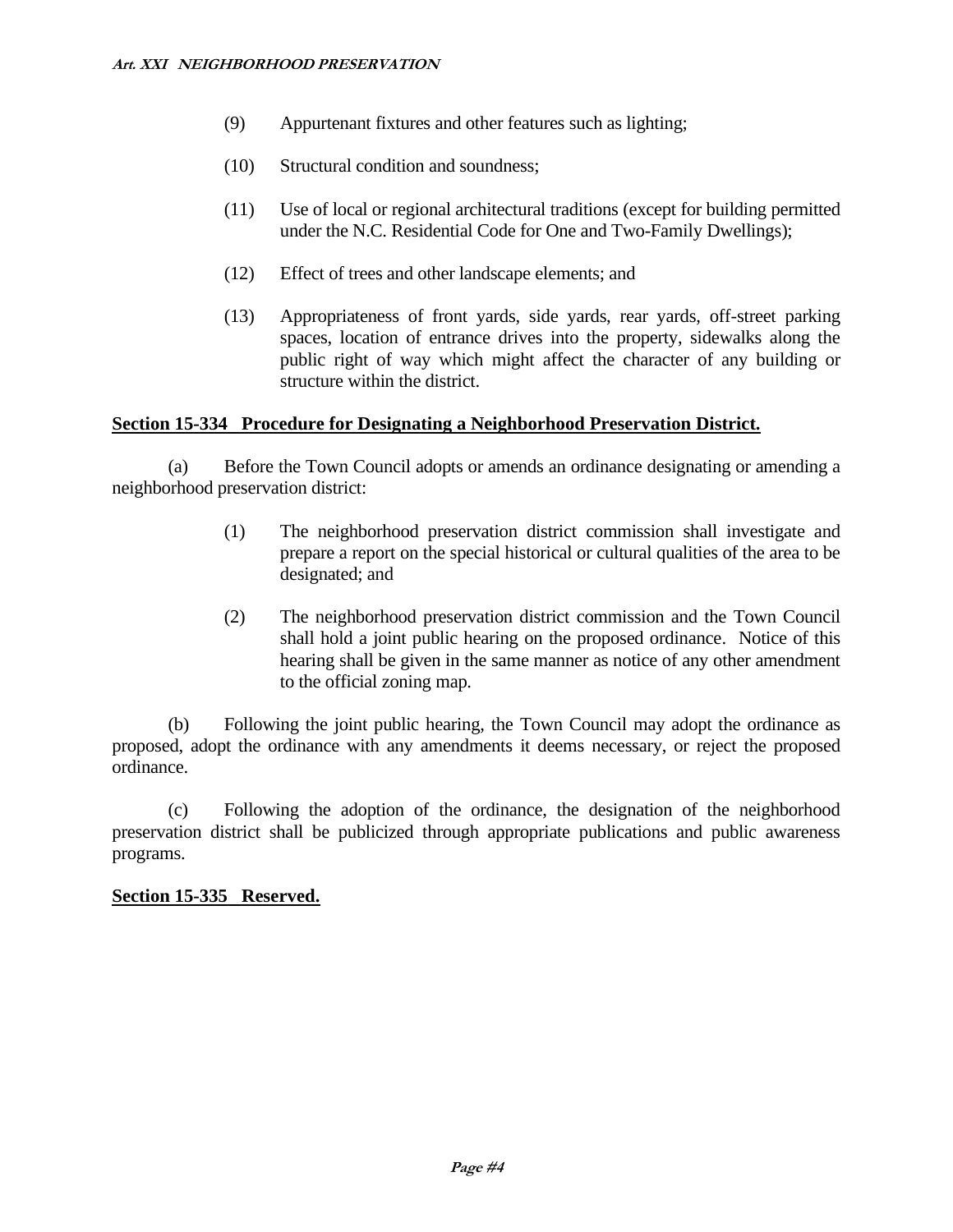### **PART II. HISTORIC PRESERVATION (AMENDED 11/21/95)**

#### **Section 15-336 Historic District Commission.**

The appearance commission established under Article III, Part V, of this chapter is hereby designated as the historic district commission and shall exercise all duties and responsibilities conferred upon the historic district commission. Pursuant to Section 15-339(d) below, when serving as the historic district commission to consider certificates of appropriateness, the appearance commission shall conduct its meetings strictly in accordance with the quasi-judicial procedures set forth in Articles IV, V, and VI. **(AMENDED 6/22/21)**

#### **Section 15-337 Powers and Duties of Historic District Commission.**

(a) The historic district commission shall seek to promote, enhance and preserve the character and heritage of historic districts and to this end may:

- (1) Undertake an inventory of areas of historical significance within the jurisdiction of the town to identify those characteristics which define significant areas within the jurisdiction;
- (2) Recommend to the Town Council areas to be designated or removed from designation by ordinance as historic districts, as well as structures, sites or objects worthy of national, state or local recognition;
- (3) Conduct an educational program with respect to the special character of historic districts and offer advice upon request to property owners concerning the treatment of the historical and visual characteristics of their properties located within the district, such as color schemes, gardens and landscape features and minor decorative elements;
- (4) Propose or review studies, plans, changes to this or any related ordinance, and new ordinances or laws relating to the total program for the development of the historical resources of Carrboro, for consideration by the Town Council in taking action that affects the preservation and enhancement of such districts;
- (5) Recommend to the Town Council such action as will enhance and preserve the special character of historic districts;
- (6) Cooperate with public and private officials, organizations, agencies, and groups which are concerned with and have an impact upon historic districts;
- (7) Submit annually to the Town Council a written report of its activities and identify activities, including violations of ordinances and plans, that affect the district; and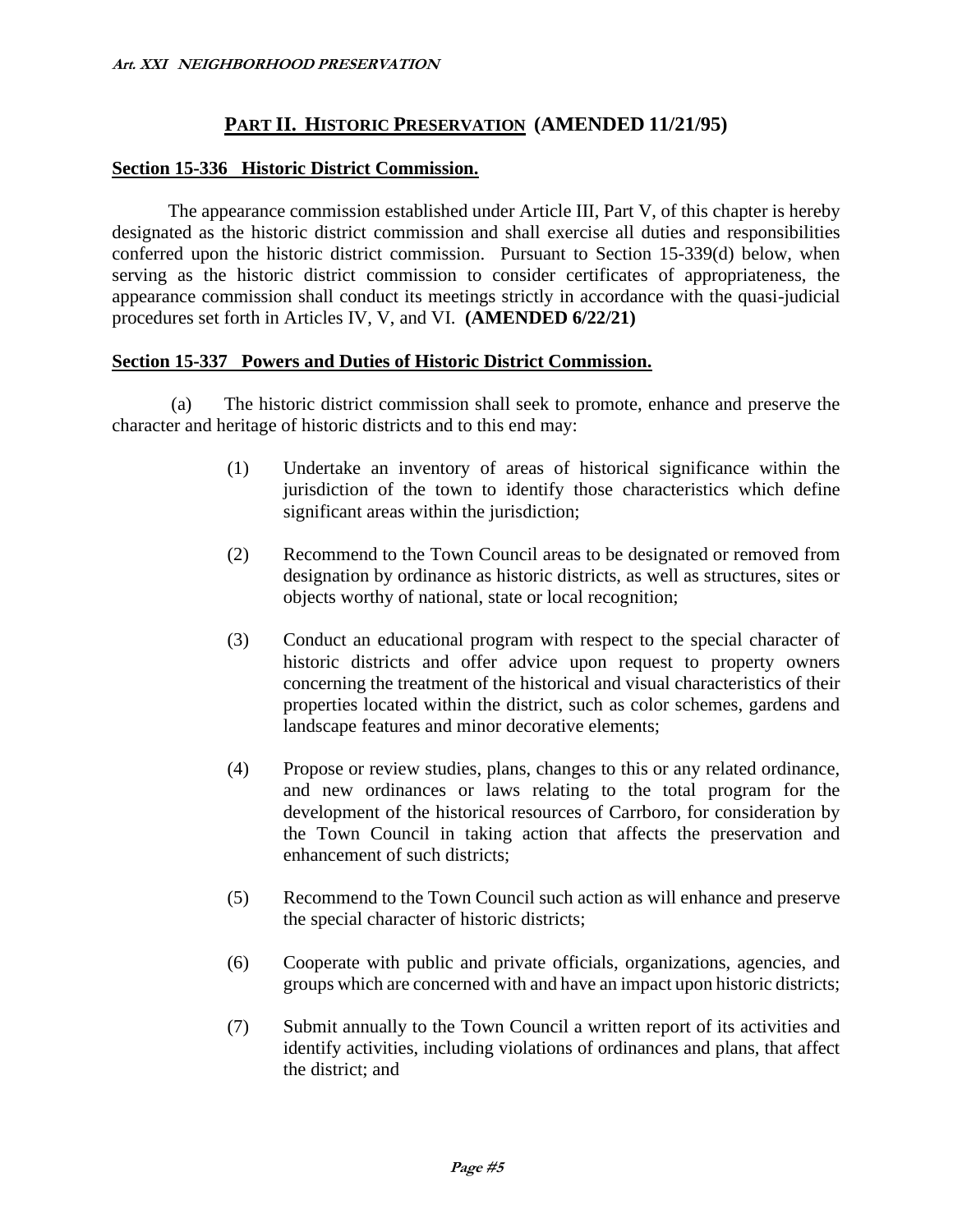- (8) Issue certificates of appropriateness pursuant to Section 15-339 of this chapter;
- (9) Review proposed amendments to the land use ordinance that affect historic districts as well as proposed planning documents or changes to the same (including without limitation transportation plans, improvements and changes) that affect historic districts and make timely recommendations to the Town Council regarding such ordinances or plans;
- (10) Undertake such additional relevant duties or responsibilities as are assigned by the Town Council;
- (11) Accept funds granted to the commission from private or nonprofit organizations.

(b) All accounts and funds of the commission shall be administered in accordance with the requirements of the Local Government Budget and Fiscal Control Act.

#### **Section 15-338 Procedure for Designating or Amending an Historic District.**

(a) Before the Town Council adopts an ordinance designating or amending an historic district:

- (1) The historic district commission shall investigate and prepare a report describing the significance of the buildings, structures, features, sites or surroundings included in any such proposed district, and describing the boundaries of such district;
- (2) The planning board shall be given a reasonable opportunity to review and comment on the historic district commission*'*s report; and
- (3) The report and proposed boundaries shall be submitted to the Department of Cultural Resources for its analysis and recommendation. Failure of the Department to submit its written analysis and recommendations to the Town Council within thirty (30) days after a written request for such analysis has been mailed to it shall relieve the town of any responsibility for awaiting such analysis, and the town may at any time thereafter take any necessary action to adopt or amend the ordinance.

(b) Before enforcing the provisions of this Part, the historic district commission shall prepare and adopt *(i)* rules of procedure for the conduct of its business and *(ii)* principles and standards not inconsistent with this part for new construction, alterations, additions, moving and demolition. These standards must be approved by the Town Council in order to be effective, and may include standards relating to the following: **(AMENDED 6/22/21)**

(1) The height of the building;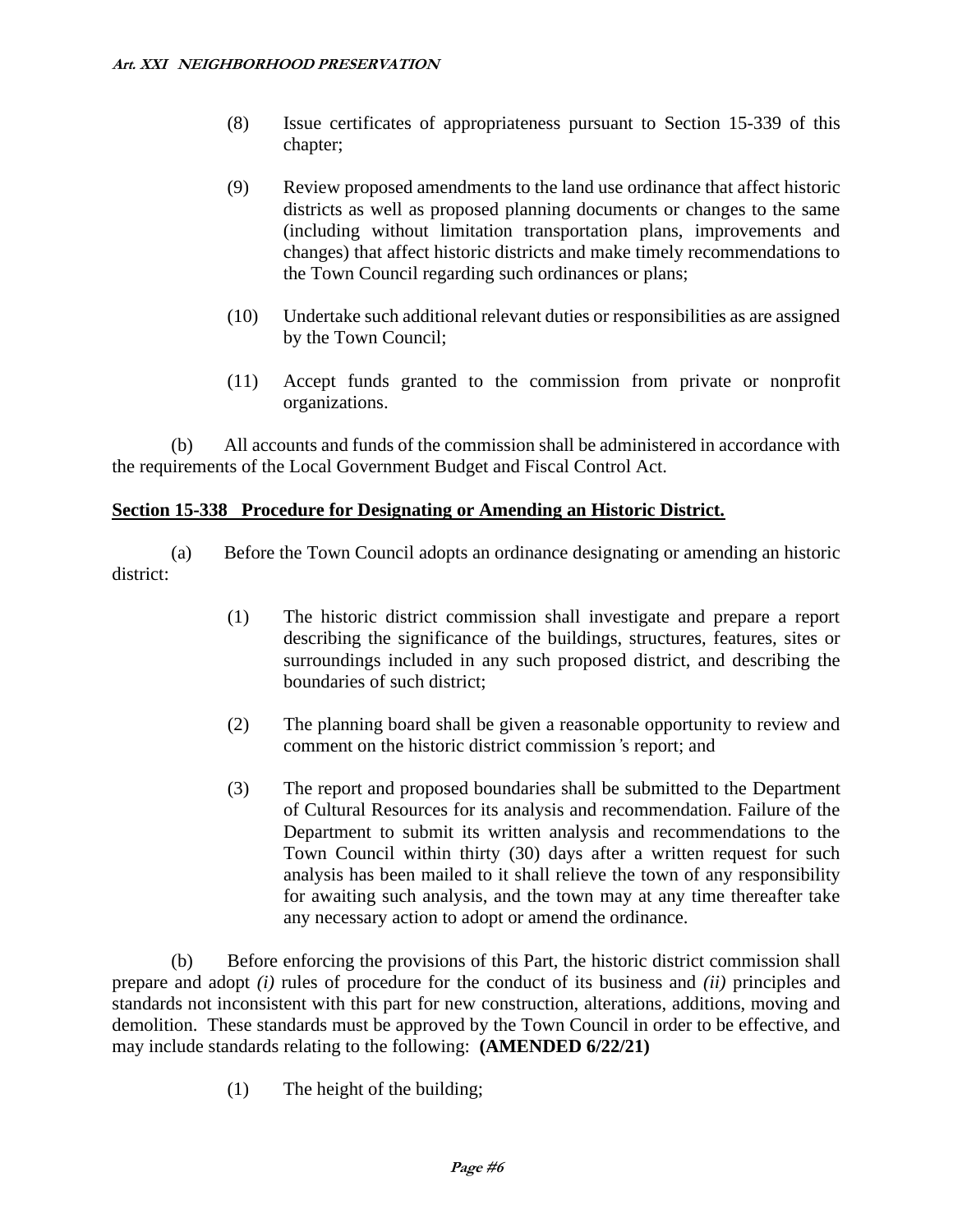- (2) The setback and placement on the lot of the building, including lot coverage and orientation;
- (3) Exterior construction materials, including but not limited to, textures and patterns;
- (4) Architectural detailing, such as lintels, cornices, brick bond, foundation materials, and decorative wooden features;
- (5) Roof shapes, forms and materials;
- (6) Proportions, shapes, positioning and locations, patterns and sizes of any elements of fenestration;
- (7) General form and proportions of buildings and structures and orientation to the street;
- (8) Appurtenant fixtures and other features such as lighting;
- (9) Structural condition and soundness;
- (10) Use of local or regional architectural traditions;
- (11) Effect of trees and other landscape elements; and
- (12) Appropriateness of front yards, side yards, rear yards, off-street parking spaces, location of entrance drives into the property, sidewalks along the public right-of-way which might affect the character of any building or structure within the historic district.

(c) It is the intention of these regulations and standards to insure, insofar as possible, that buildings or structures in an historic district shall be in harmony with other buildings or structures located therein. However, it is not the intention of these regulations to require the reconstruction or restoration of individual or original buildings (or prohibit the demolition or removal of the same) or to impose architectural styles from particular historic periods. In considering new construction, the commission shall encourage contemporary design which is harmonious with the character of the district in terms of form, scale, setbacks, materials, massing, etc. **(AMENDED 6/22/21)**

(d) In granting a certificate of appropriateness, the commission shall take into account the historic or architectural significance of the property under consideration and the exterior form and appearance of any proposed additions or modifications to that structure, as well as the effect of such changes or additions upon other structures in the vicinity, in accordance with the principles and standards for the certificates of appropriateness adopted for the district. **(AMENDED 6/22/21)**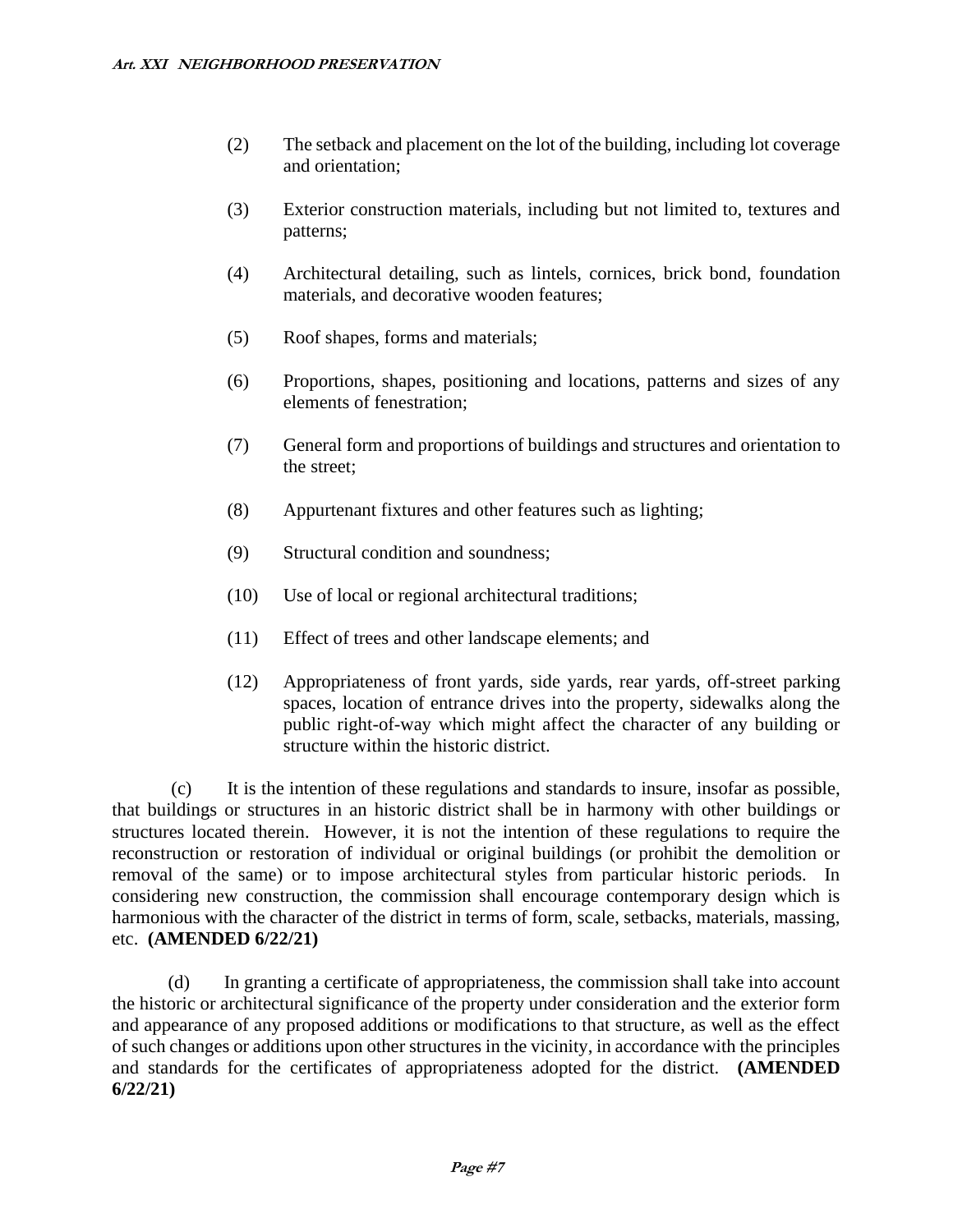#### **Section 15-339 Certificates of Appropriateness.**

(a) From and after the designation of an historic district, no exterior portion of any building or other structure (including masonry walls, fences, light fixtures, steps and pavement, or other appurtenant features) nor above-ground utility structures nor any type of outdoor advertising signs shall be erected, altered, restored, moved or demolished within such district until after an application for a certificate of appropriateness as to exterior features (as the terms is defined in G.S. sections 160D-102 and 160D-947) has been submitted to and approved by the historic district commission. A certificate of appropriateness shall be issued by the commission prior to the issuance of a building permit or other permit granted for the purposes of constructing, altering, moving or demolishing structures, which certificate may be issued subject to reasonable conditions necessary to carry out the purposes of this Part. A certificate of appropriateness shall be required whether or not a building or other permit is required. **(AMENDED 6/22/21)**

(b) The town and all public utility companies shall be required to obtain a certificate of appropriateness before initiating any changes in the character of any street paving, sidewalks, trees, or utility installations (including without limitation poles and lighting) located within an historic district.

(c) The commission shall have no jurisdiction over interior arrangement and shall take no action under this section except for the purpose of preventing the construction, reconstruction, alteration, restoration, moving or demolition of buildings, structures, appurtenant fixtures, outdoor advertising signs, or other significant features in the district which would be incongruous with the special character of the district. Nor shall this part be construed to prevent the ordinary maintenance or repair of any exterior architectural feature in an historic district which does not involve a change in design, material or outer appearance thereof, nor to prevent the construction, reconstruction, alteration, restoration, moving or demolition of any such feature which the building inspector shall certify is required by the public safety because of an unsafe or dangerous condition.

(d) With respect to all aspects of administration, including without limitation notice and hearing and enforcement requirements, the quasi-judicial provisions of this chapter applicable to special use permits-B issued by the board of adjustment shall apply to certificates of appropriateness issued by the historic district commission.

> (1) The commission may, by uniform rule in its Rules of Procedure, require that an applicant submit all or any portion of the information required by Appendix A for other permit applications, as well as additional information reasonably necessary to make a determination on whether the certificate of appropriateness should be issued. Without limiting the generality of the foregoing, the commission shall require that each application be accompanied by such sketches, drawings, or photographs that satisfactorily show, among other things, the scale of the proposed building in relation to adjoining buildings, as well as specifications, descriptions, or other information sufficient to clearly show the proposed move, exterior alterations, additions, changes, new construction or demolition.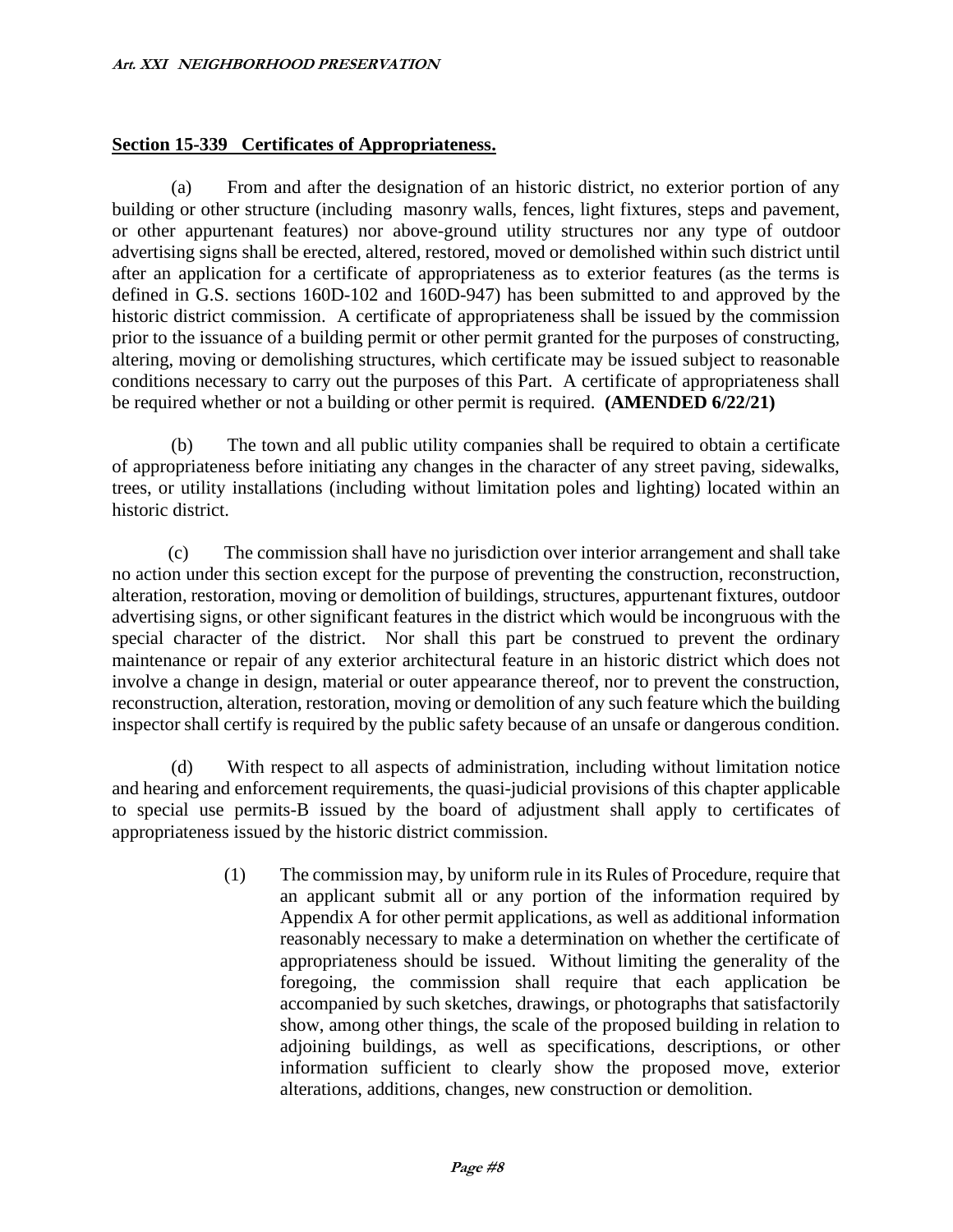- (2) Nothing shall prevent the applicant from filing with the application additional relevant information bearing on the application.
- (3) An application for a certificate of appropriateness shall be reviewed and acted upon within a reasonable time, not to exceed 180 days from the date the application is filed.
- (4) If the commission determines that a certificate of appropriateness should not be issued, a new application affecting the same property may be submitted only if substantial change is made in plans for the proposed construction, reconstruction, alteration, restoration or moving, or other conditions related to the district or surrounding uses have been changed substantially.

(e) An application for a certificate of appropriateness authorizing the demolition of a building or structure within the district may not be denied. However, the effective date of such a certificate may be delayed by the historic district commission for a period of up to 180 days from the date of approval. During such period the historic district commission may negotiate with the owner and with any other parties in an effort to find a means of preserving the building. If the historic district commission finds that the building has no particular significance or value toward maintaining the character of the district, it shall waive all or part of such period and authorize earlier demolition or removal.

(f) Except as provided in subsection (e), a certificate of appropriateness shall be issued if the application complies with the standards adopted pursuant to Subsection 15-338(b) and denied if the application does not comply. **(AMENDED 6/22/21)**

(g) An appeal from the commission*'*s action in granting or denying a certificate of appropriateness may be taken to the board of adjustment in the manner specified in Section 15-91 and subject to all the provisions applicable to appeals from decisions of the zoning administrator, except that the board*'*s review shall be on the record of the hearing before the commission.

(h) A decision by the board of adjustment shall be subject to review by the Superior Court of Orange County by proceedings in the nature of certiorari pursuant to Section 15-116 of this chapter.

#### **Section 15-340 Historic District Commission Recommendation on Permit and Other Applications.**

All applications for land use permits, variances, rezoning requests, zoning text amendment applications, and other plans, including transportation plans, within an historic district shall be reviewed by the historic district commission at its next regular meeting after the application has been submitted in accordance with the requirements of this ordinance. The commission shall forward its comments and recommendations within 45 days of the filing of the application. The recommendations shall be presented to the authority having final decision responsibility for